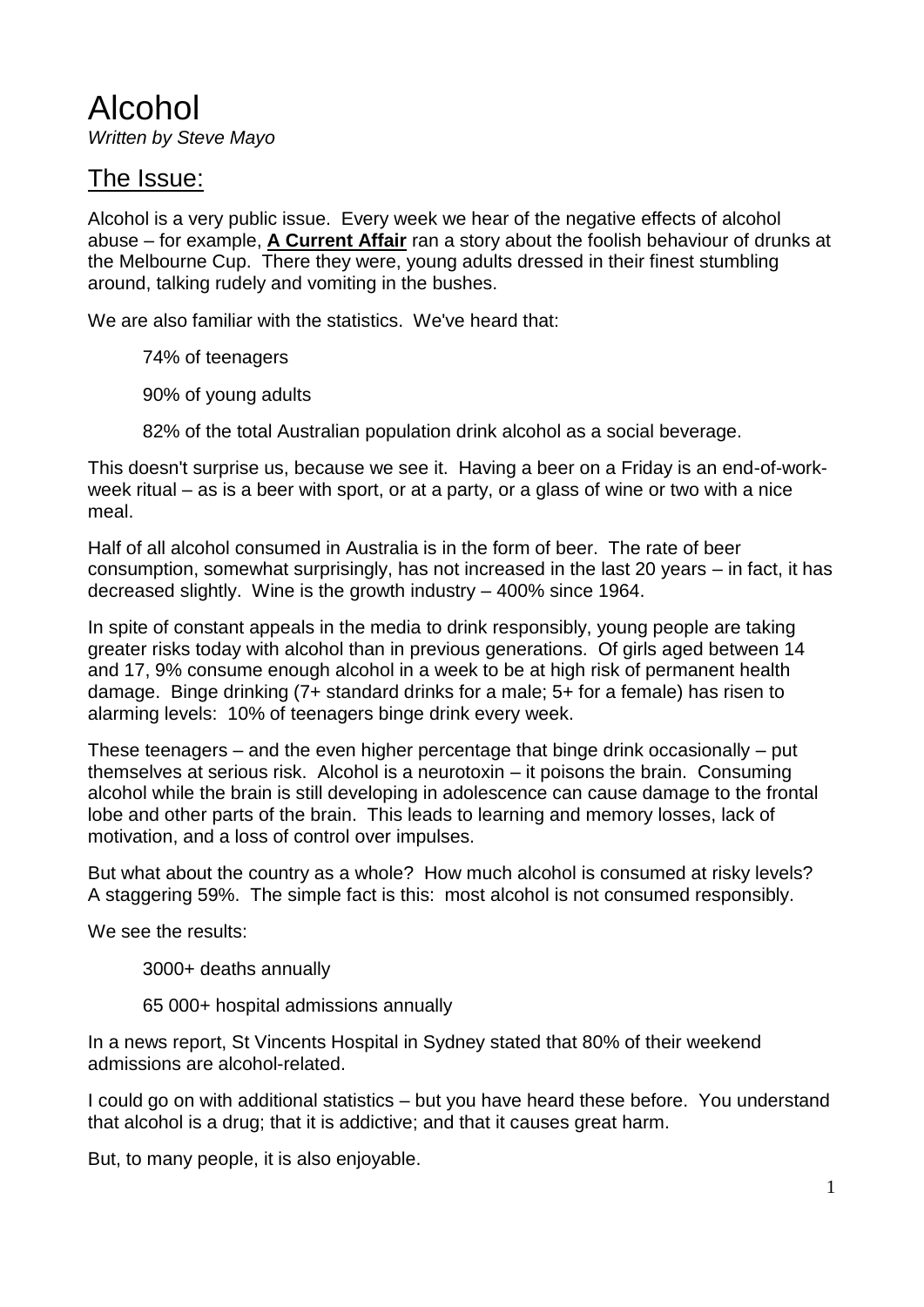# The Debate:

Can a Christian drink alcohol?

Some Christians would say, "All those statistics you've given are a worst-case scenario. Is there really any harm in an occasional drink?"

Is it a sin to drink alcohol?

## The Solution:

There are over 200 references in the Bible to wine and/or alcohol. A survey of what the Bible has to say leads to three conclusions:

#### **1. Drunkenness is forbidden**

Prov 23:20-21

20 Do not mix with winebibbers, or with gluttonous eaters of meat;

21 For the drunkard and the glutton will come to poverty, and drowsiness will clothe a man with rags. (NKJ)

1 Cor 5:11

11 But now I have written to you not to keep company with anyone named a brother, who is sexually immoral, or covetous, or an idolater, or a reviler, or a drunkard, or an extortioner-- not even to eat with such a person. (NKJ)

What is drunkenness? The RTA defines it as .05 blood alcohol level for regular drivers and .02 for professional drivers. How many drinks does it take to reach .05? As little as two beers depending on your gender and size. For L and P platers, the law states zero alcohol. This means that the RTA recognises that it only takes one drink to cause impairment.

The Bible tells us plainly that it is a sin to get drunk.

#### **2. Strong drink is forbidden**

*7941 shekar (shay-kawr');*

*from 7937; an intoxicant, i.e. intensely alcoholic liquor: (undiluted beverage)*

Isa 5:11

11 Woe to those who rise early in the morning, that they may follow intoxicating drink; who continue until night, till wine inflames them! (NKJ)

Can a Christian drink strong drink? The answer is "no". Why? Because hard liquor is consumed for one reason – the effect of the alcohol. It certainly isn't for the taste!

**3. Wine is not expressly forbidden** (I am not saying that it is permitted – the Bible does not explicitly condone the drinking of wine either)

This is where the issue gets a bit clouded for some people. To sort out the answer to whether or not a Christian can drink wine (and beer), we need to do three things:

**1.** A Lexical analysis – this means, we need to accurately define the Hebrew and Greek words that are translated "wine". Do these words mean exactly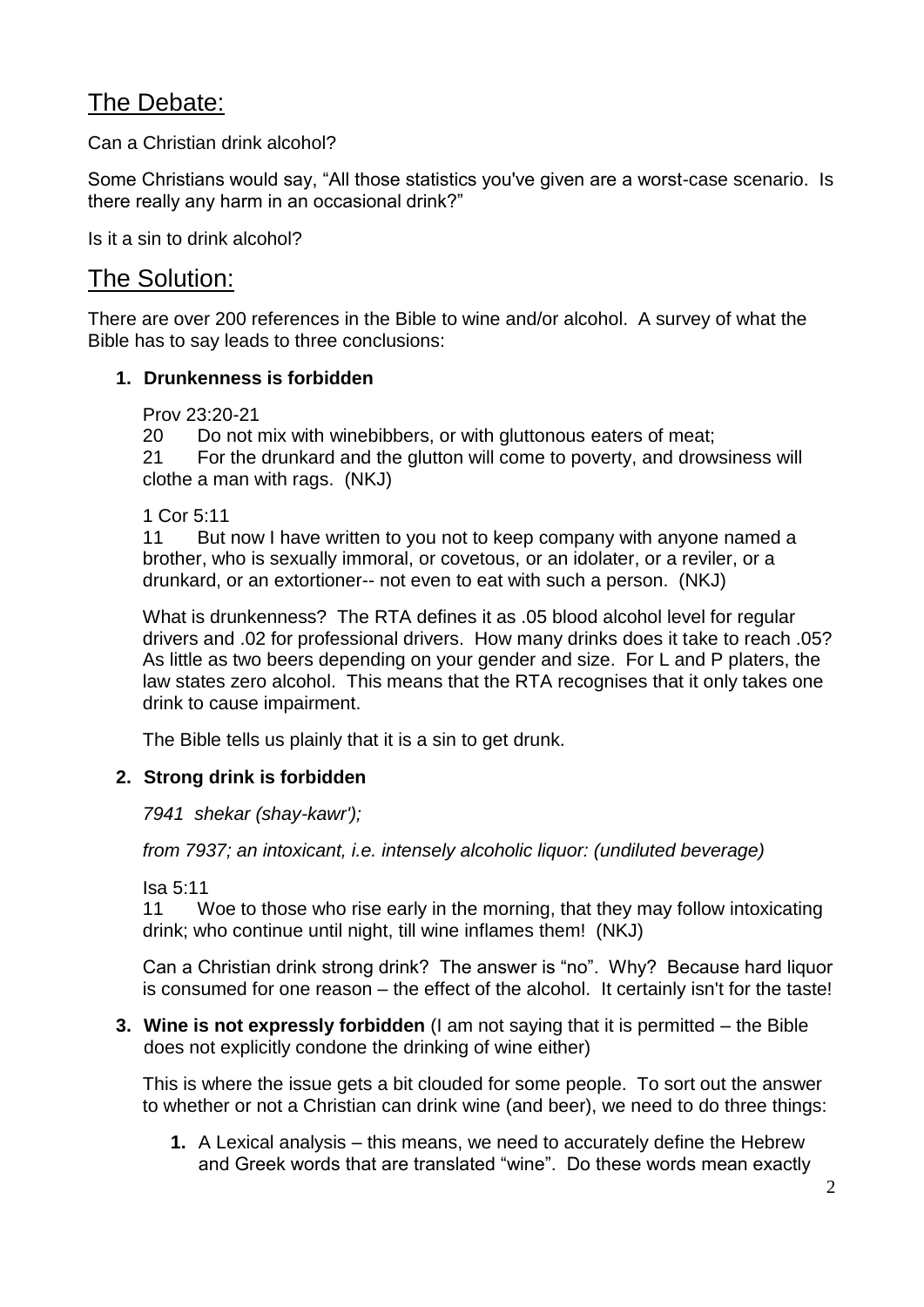the same thing as the word "wine" means to us? Or is something lost in the translation?

- **2.** A Syntactical analysis this means, we need to observe how wine is spoken of in the Bible. Is it positive, negative or neutral? Or a combination?
- **3.** A Historical analysis this means, we need to understand what wine was in the era in which the Bible was written. Was it the same as today? Or was it different?

Firstly, let's consider the words. Some preachers have argued that the Bible word for wine actually means grape juice – and, therefore, the mention of wine in the Bible should never be mistaken for an alcoholic beverage. I have taught this conclusion myself. However, a closer examination of the Scripture has caused me to see that we can't always be so dogmatic about this.

There are two Hebrew words translated "wine": *yayin*, which can refer to anything produced from grapes, including alcoholic wine, and *tirosh*, which is new juice from the vine, and, therefore, not intoxicating.

W E Vine, a noted scholar in biblical languages, explains:

*Yayin [sometimes] represents an intoxicating beverage. This is evident in its first biblical appearance: "And Noah began to be a husbandman, and he planted a vineyard: and he drank of the wine, and was drunken..." <Gen. 9:20-21>. The word is used as a synonym of tirosh. Tirosh is distinguished from yayin by referring only*  to new wine not fully fermented; yayin includes "wine" at any stage. (from Vine's Expository Dictionary of Biblical Words, Copyright (C) 1985, Thomas Nelson Publishers)

In the New Testament, there are two Greek words translated "wine". As in the Old Testament, one term can refer to both alcoholic and nonalcoholic beverages, and the other is "new" -- nonalcoholic.

*1. oinos ^3631^ is the general word for "wine." The mention of the bursting of the wineskins, <Matt. 9:17; Mark 2:22; Luke 5:37>, implies fermentation. See also <Eph. 5:18> (cf. <John 2:10; 1 Tim. 3:8; Titus 2:3>). In <Matt. 27:34>, the RV has "wine".*

*2. gleukos ^1098^ denotes sweet "new wine," or must, <Acts 2:13>, where the accusation shows that it was intoxicant and must have been undergoing fermentation some time.*

*Note: In instituting the Lord's Supper He speaks of the contents of the cup as the "fruit of the vine." So <Mark 14:25>.* (from Vine's Expository Dictionary of Biblical Words, Copyright (C) 1985, Thomas Nelson Publishers)

The lexical analysis, therefore, is not conclusive. So we look at the syntactical, or the grammatical/contextual analysis. How is wine spoken about in the Bible? Good? Bad? Neutral?

#### **>Drinking wine was clearly prohibited for some people:**

Kings

Prov 31:4-5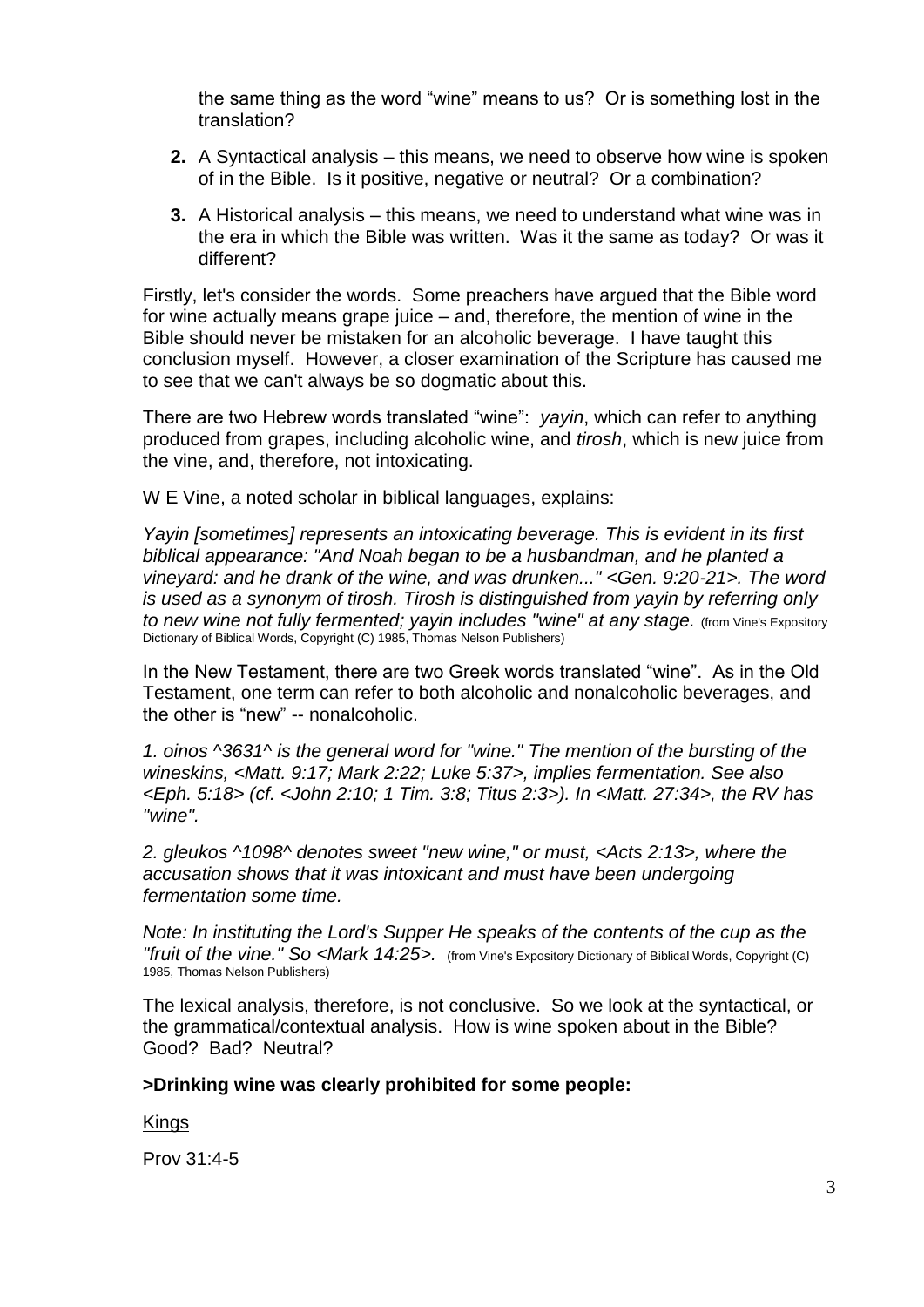4 It is not for kings, O Lemuel, it is not for kings to drink wine, nor for princes intoxicating drink;

5 Lest they drink and forget the law, and pervert the justice of all the afflicted. (NKJ)

### Priests

Lev 10:9-10

9 "Do not drink wine or intoxicating drink, you, nor your sons with you, when you go into the tabernacle of meeting, lest you die. It shall be a statute forever throughout your generations,

10 "that you may distinguish between holy and unholy, and between unclean and clean, (NKJ)

#### **Nazirites**

Num 6:2-3

2 "Speak to the children of Israel, and say to them: 'When either a man or woman consecrates an offering to take the vow of a Nazirite, to separate himself to the LORD, he shall separate himself from wine and similar drink; (NKJ)

Why were these forbidden from drinking wine? Because they were in leadership and were spiritual role models for the community.

#### **>Other people appear to have drunk wine without judgement**

Deut 14:26

26 "And you shall spend that money for whatever your heart desires: for oxen or sheep, for wine or similar drink, for whatever your heart desires; you shall eat there before the LORD your God, and you shall rejoice, you and your household. (NKJ)

#### **Does this mean that moderate amounts of wine and beer are okay?**

Not necessarily.

**1.** Although Deuteronomy 14.26 appears to have condoned the purchase of wine, a subsequent verse shows that the people abstained, and were commended:

Deut 29:6

6 "you have not eaten bread, nor have you drunk wine or similar drink; that you may know that I am the LORD your God. (NKJ)

**2.** As we've already noted, it must always be remembered that the word translated "wine" in the Bible is actually a general term that includes not only the alcoholic form of a beverage made from grapes, but also nonalcoholic forms such as juice and jams. Consequently, when we see a somewhat positive reference to *yayin* or *oinos*, is it grape juice or alcoholic wine? When we see a negative reference – the same question applies.

And so we come to the Historical analysis. This analysis is more conclusive than the previous two. Here we discover that the wine in the Bible – even the kind that contained alcohol – was not the same as the wine we have today. How is that?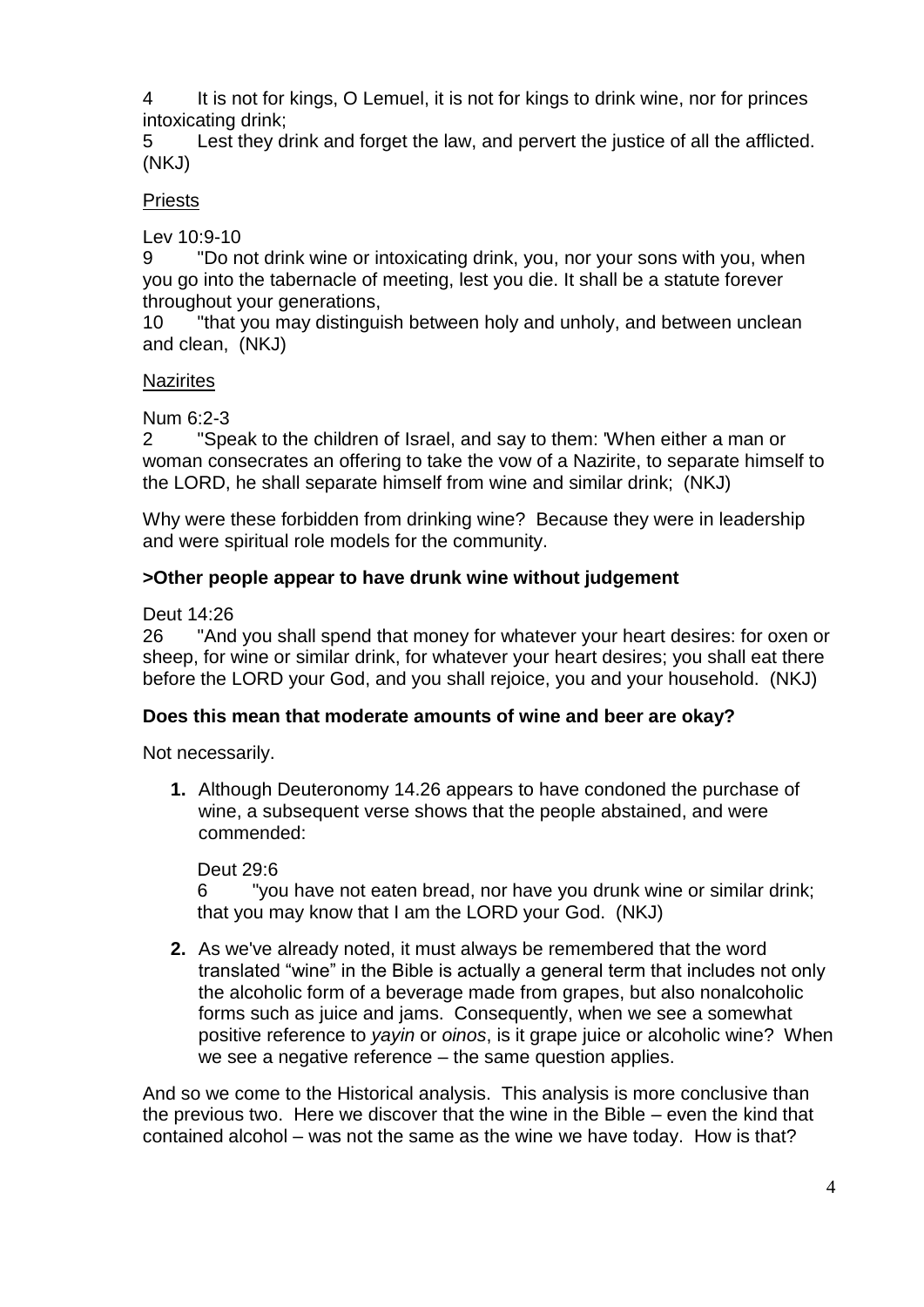**1.** It was mixed with water – 3 or 4 parts to 1. In other words, it was used in the same way that we use cordial. Now, imagine that you have alcoholic wine. How potent would it be if you added four parts water?

The June 20, 1975, issue of *Christianity Today* contained an interesting article by Robert H. Stein: "Wine-Drinking In New Testament Times." He observes that the wine used in ancient times was mixed with water in ratios of up to four parts water to one part wine. Mr. Stein explains:

In the Talmud, which contains the oral traditions of Judaism from about 200 BC to AD 200, there are several tractates in which the mixture of water and wine is discussed. One tractate (Shabbath 77a) states that wine that does not carry three parts water is not wine. The normal mixture is said to consist of two parts water to one part wine. In a most important reference (Pesahim 108b) it is stated that the four cups every Jew was to drink during the Passover ritual were to be mixed in a ratio of three parts water to one part wine. From this we can conclude with a fair degree of certainty that the fruit of the vine used at the institution of the Lord's Supper was a mixture of three parts water to one part wine. In another Jewish reference from around 60 BC, we read, "It is harmful to drink wine alone, or again, to drink water alone, while wine mixed with water is sweet and delicious and enhances one's enjoyment" (II Maccabees 15:39).

Therefore, our present day beer and wine would be classified as **strong drink** by biblical standards. Remember, with strong drink the answer is clear – it is forbidden.

Here is the advice of Scripture:

Prov 23:31-35

31 Do not look on the wine when it is red, when it sparkles in the cup, when it swirls around smoothly;

32 At the last it bites like a serpent, and stings like a viper.

33 Your eyes will see strange things, and your heart will utter perverse things.

34 Yes, you will be like one who lies down in the midst of the sea, or like one who lies at the top of the mast, saying:

35 "They have struck me, but I was not hurt; they have beaten me, but I did not feel it. When shall I awake, that I may seek another drink?" (NKJ)

Can a Christian drink? It seems that the answer would be maybe.

But have we really been asking the right question? I don't think so. It is not a matter of CAN a Christian drink (as in "how close to the world can I get without offending God"), it is a matter of SHOULD a Christian drink (as in "what is the wisest choice")?

In other words, when we ask, "CAN I do something", we are looking for a licence to do what I want to do. But when we ask "SHOULD I do something", we are looking for a liberty to do the best thing.

On the question of "should", the Bible is quite clear in what it says.

# The Debate: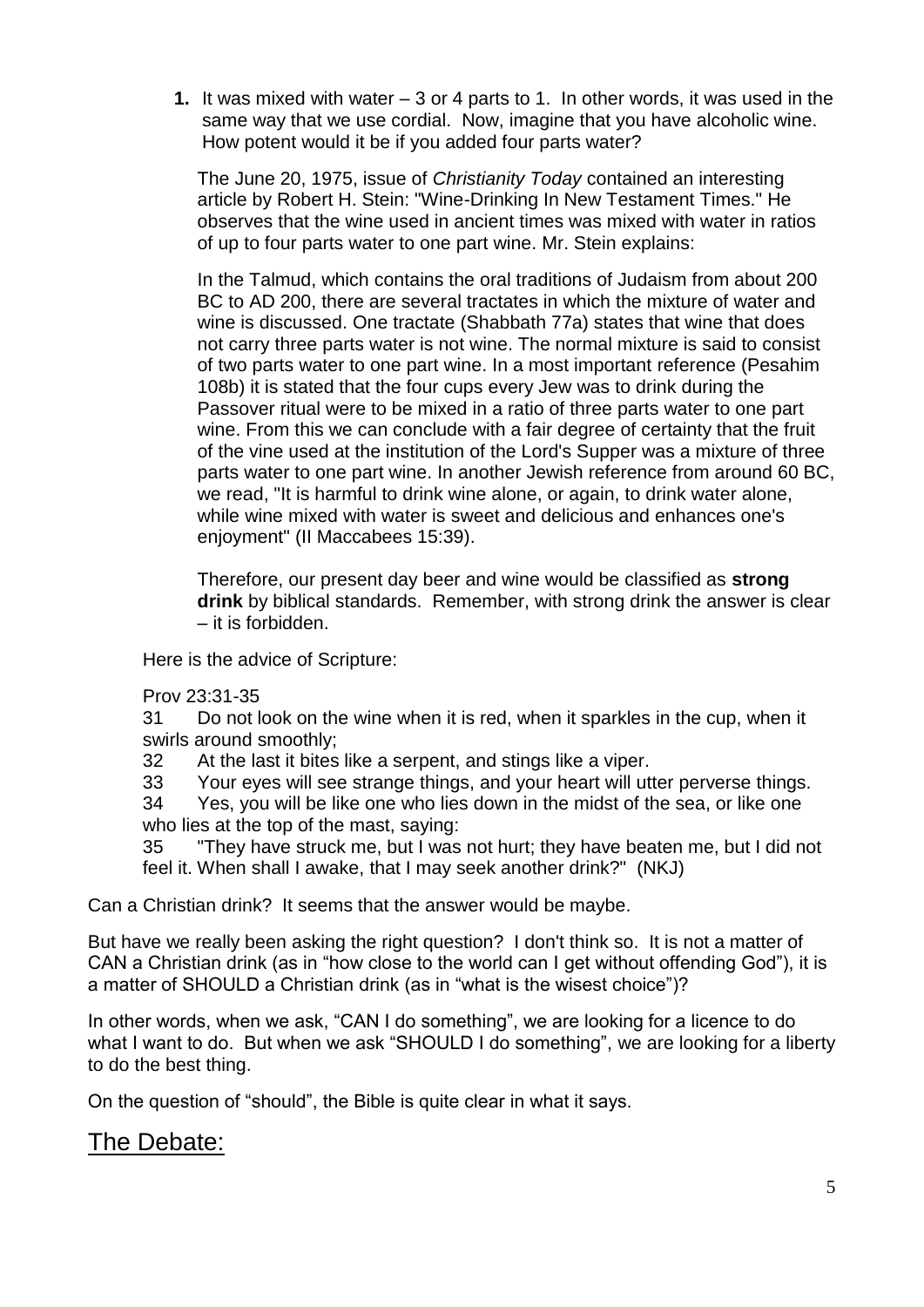Should a Christian drink alcohol?

## The Solution:

No, a Christian should not drink:

**1. Because Christians live in the realm of the Spirit, not the flesh.**

Why drink beer or wine?

>Quench thirst?

>Taste?

>Acceptance?

>Effects?

1 Pet 4:1-5

1 Therefore, since Christ suffered for us in the flesh, arm yourselves also with the same mind, for he who has suffered in the flesh has ceased from sin,

2 that he no longer should live the rest of his time in the flesh for the lusts of men, but for the will of God.

3 For we have spent enough of our past lifetime in doing the will of the Gentiles-- when we walked in lewdness, lusts, drunkenness, revelries, drinking parties, and abominable idolatries.

4 In regard to these, they think it strange that you do not run with them in the same flood of dissipation, speaking evil of you.

5 They will give an account to Him who is ready to judge the living and the dead. (NKJ)

 $3$  You have had enough in the past of the evil things that godless people enjoy their immorality and lust, their feasting and drunkenness and wild parties, and their terrible worship of idols.

4 Of course, your former friends are very surprised when you no longer join them in the wicked things they do, and they say evil things about you. <sup>5</sup> But just remember that they will have to face God, who will judge everyone, both the living and the dead. *Holy Bible : New Living Translation.* 1997 (1 Pe 4:3). Wheaton, Ill.: Tyndale House.

Note also Ephesians 5.18

Eph 5:18

18 And do not be drunk with wine, in which is dissipation; but be filled with the Spirit, (NKJ)

The point is this: As a Christian, you should be different. Your motivation in life is spiritual, not fleshly. Alcohol is a pleasure of the flesh. It also is a drug that intoxicates and addicts – it controls. A Christian must never be controlled by anything or anyone other than the Holy Spirit.

#### **2. Because Christians love others more than themselves.**

Rom 14:21